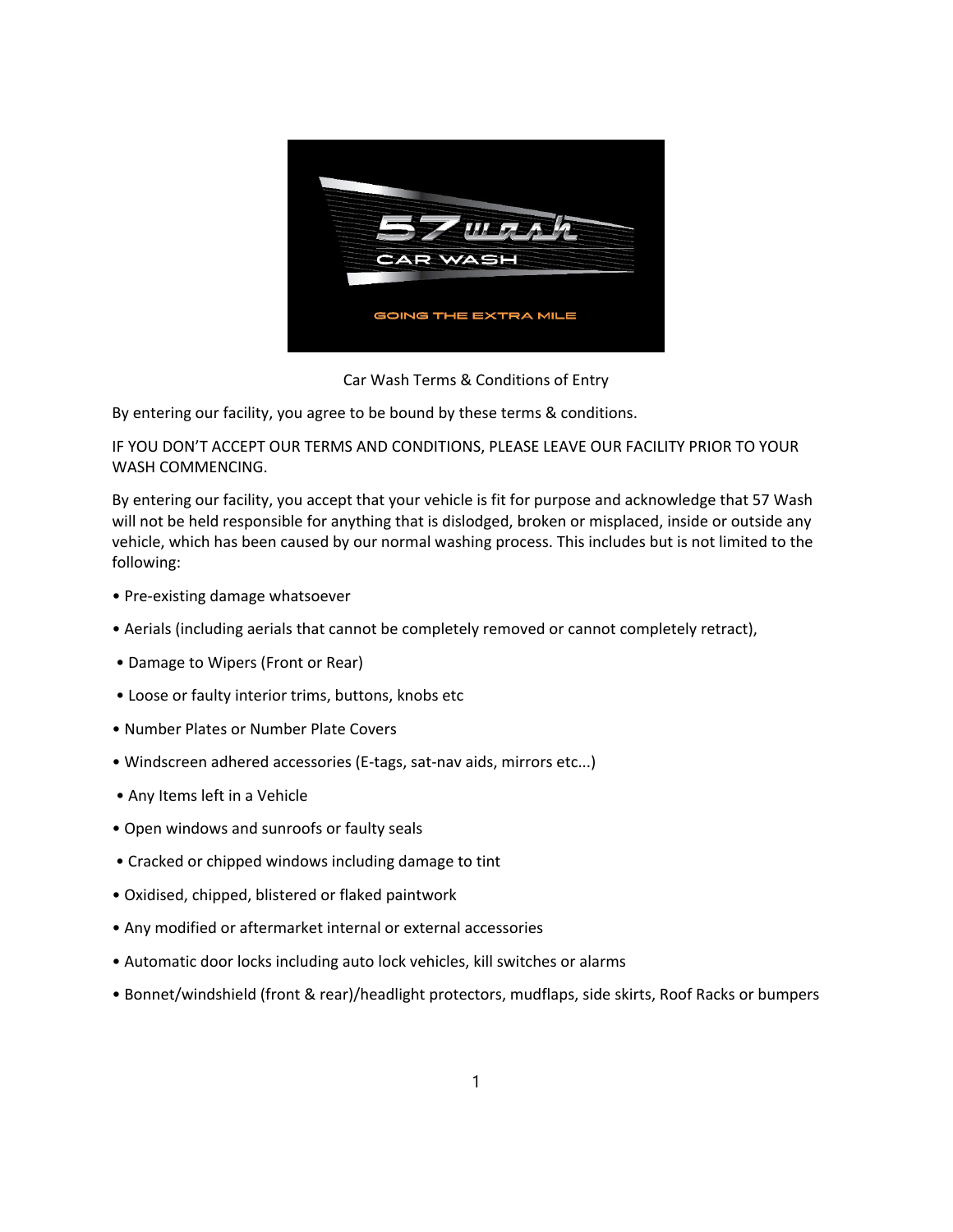- Faulty ignitions, flat or damaged batteries, alarm keys, mechanical faults or keys.
- Vehicle graphics and Wraps
- Scratches or marks to rims, bull bars or roll bars

• Damage caused to vehicles due to your vehicle stopping, braking or turning manually or automatically inside the wash tunnel.

The customer accepts full responsibility for any damages or loss incurred to their vehicle whatsoever. 57 Wash appreciate your acknowledgement and acceptance of the above Terms & Conditions prior to entering our car wash facilities. We welcome your feedback and suggestions so please visit our website: 57wash.com.au

# UNLIMITED WASH CLUB (UWC)‐ TERMS AND CONDITIONS

General:

- ⦁ The Unlimited Wash Club Membership is for one registered vehicle only.
- ⦁ Membership is valid for Tunnel (Soft Wash) & Combi (Touch Free Only).The Tunnel is restricted to business hours only.
- ⦁ Membership is not valid for vehicles not able to fit on the conveyor or in the Combi.
- ⦁ If you would like to cancel your membership, login into your online account and cancel at any time prior to the end of your membership. No refunds or credits will be given for partial periods.
- ⦁ Membership is for personal use only, taxis, limos, rideshare and any other passenger service vehicles are prohibited to join the Unlimited Wash Club. The Unlimited Wash Club membership allows an unlimited number of the included services for a specified, registered vehicle for each month (Limited to 1 wash per day).
- ⦁ Unlimited Wash Club is not permitted to be used in conjunction with any other discounts, promotions or special offers.
- Heavily soiled vehicles may incur a surcharge.
- ⦁ 57 Wash reserves the right to close stores or shorten hours of operation due to business needs or inclement weather conditions at its sole discretion. In the event pricing or terms and conditions change, the new information will be posted on our website and at our carwash sites. Price changes will take immediate effect for new customers and will be applied after 30 days' notice to existing customers.
- ⦁ You will be bound to the 57 Wash Terms and Conditions of Entry as well as all the conditions listed.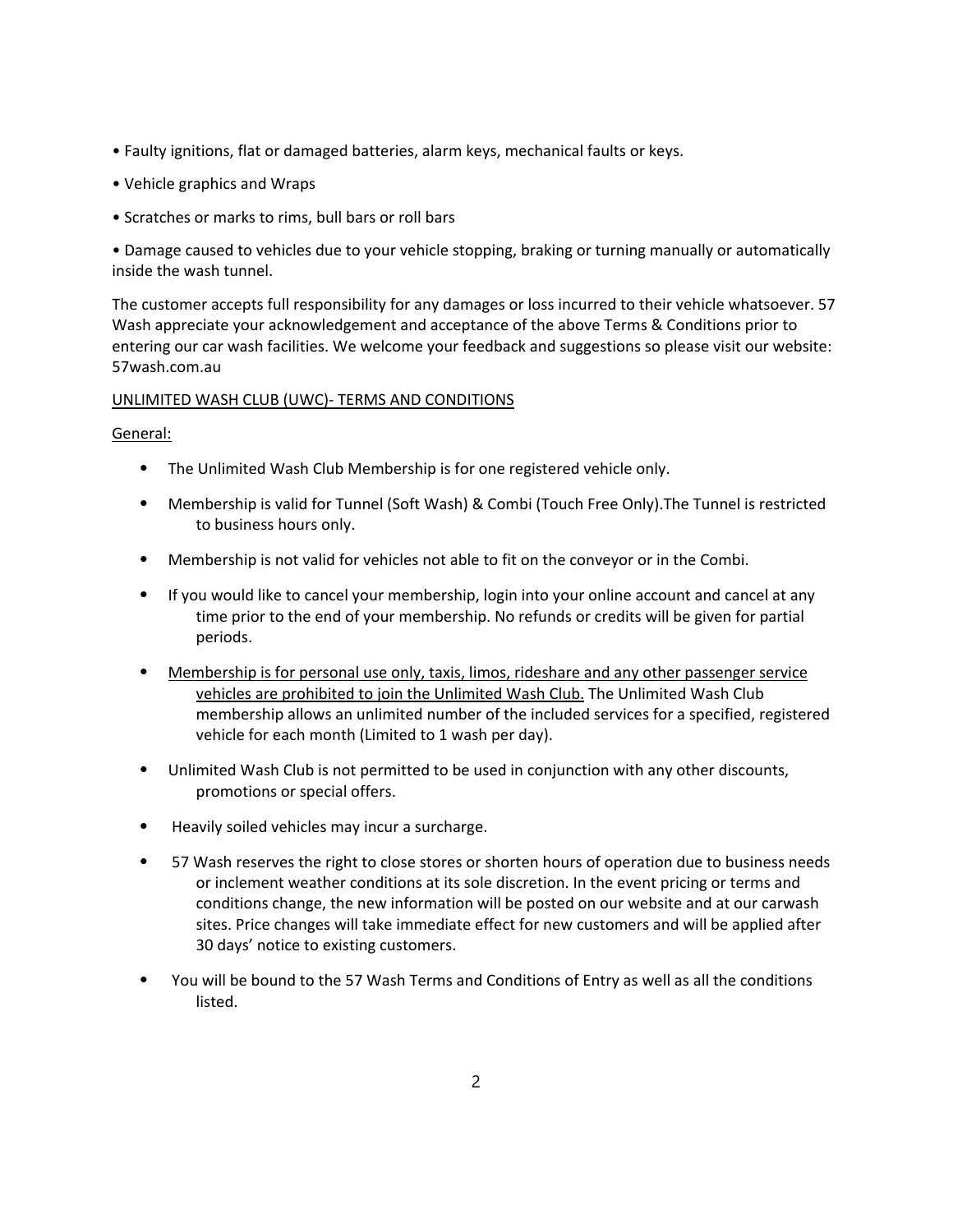# Cleaning of UWC Vehicles:

- ⦁ 57 Wash's Unlimited Wash Club is NOT a detailing service.
- Add-Ons can only be purchased in store and can only be used once.
- ⦁ Unlimited Wash Club customers are NOT to leave a vehicle in 57 Wash areas and carparks for more than 30 minutes after the vehicle has been finished. Cancellation of membership may occur.

#### Payment for UWC Vehicles:

- ⦁ Unlimited Wash Club fees are automatically billed to your credit or debit card according to your agreed frequency in advance and continue thereafter until such time until such time as the agreement is terminated by you or 57 Wash Pty Ltd.
- ⦁ There are no hidden cancellation charges or long‐term commitment contracts.
- ⦁ If we are unable to charge a credit/debit card for any reason, the customer's membership will be deactivated. Unlimited Wash Club members must login into their online account and renew if 24hrs has passed since the account has become deactivated. To cancel membership, customer must login into their online account.
- ⦁ No refund or credit is given for any unused portion.

#### Transfer of Rego or Vehicle:

57 Wash will transfer your membership to a new rego or change vehicle, for a \$5.00 Administration Charge, if BOTH the following conditions are met: a. No changes to the account have been made in the last 8 weeks. b. The service has been used less than 2 times (twice) in the current membership payment period.

57 Wash will transfer your membership to a new rego or change vehicle for 50% of the total monthly value if: a. The service has been used 2-4 times in the current membership payment period b. 57 Wash will transfer your membership to a new rego or change vehicles for full cost of the total monthly value if you have used the service more than 4 times in the current membership period.

#### 57 Wash 48hr Satisfaction Guarantee

If there is a probable and/or clear evidence to suggest you have not received or we have under delivered any part of the wash service which was included in your paid service, we will happily rectify that specific area of the vehicle free of charge within 48hrs unless alternative arrangements have been made directly with our management team.

#### Promotions and Discounts

⦁ Only one promotion or discount can be used per Visit.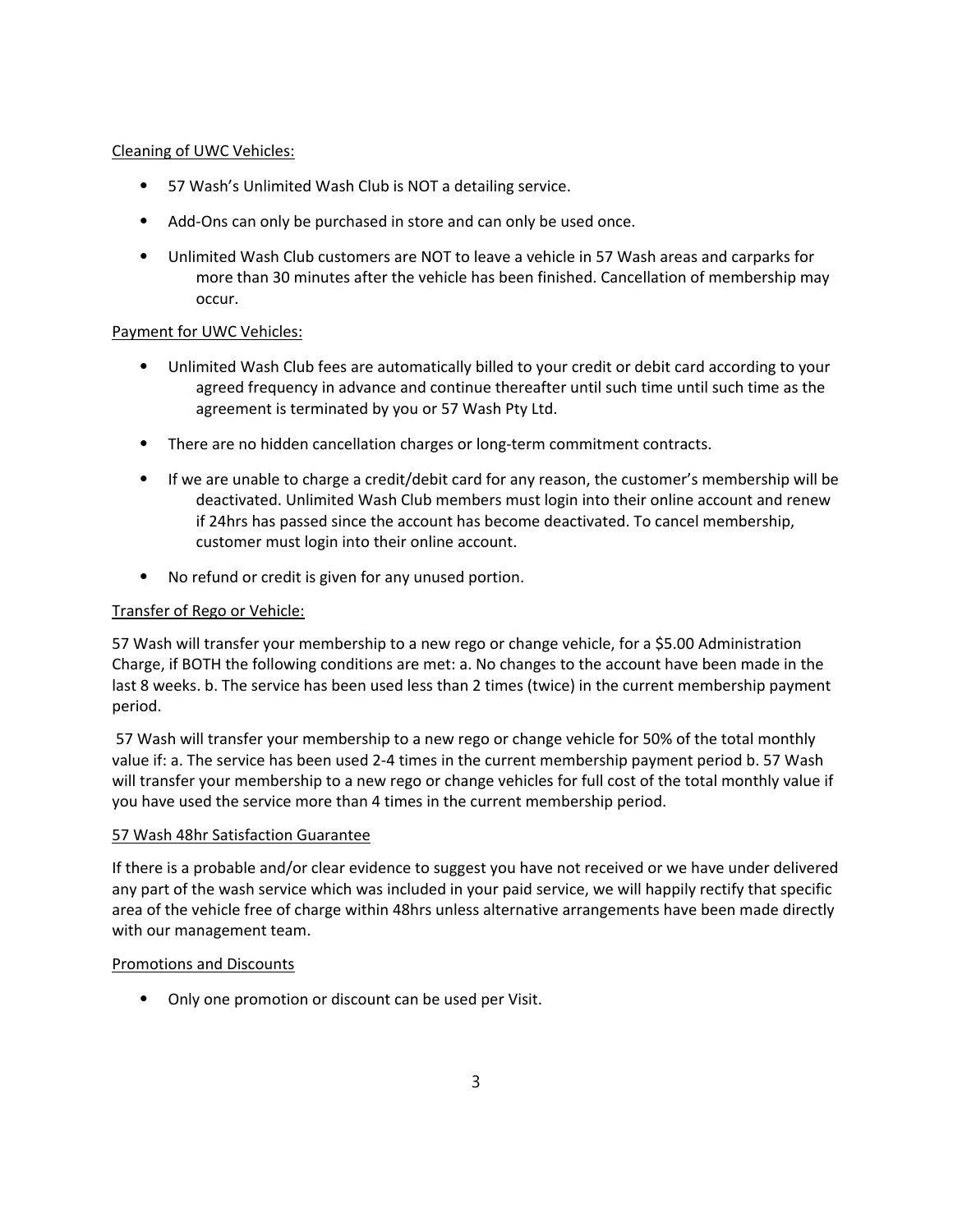- ⦁ A promotion or discount cannot be used: a. after payment has been made; or b. in conjunction with any other offer or discount. c. With the 57 Wash Unlimited Wash Club
- Promotions or discounts are a. non-transferable, not for resale, and not redeemable for cash; and b. good only for the specific Service featured per individual discount or promotion.
- ⦁ If requested, the customer must provide proof/evidence that a discount is valid, or they are eligible for a discount.
- ⦁ 57 Wash reserves the right to withdraw, amend or cancel a discount offer or promotion at any time.

## GIFT CARDS and PREPAID CARDS TERMS AND CONDITIONS

- ⦁ "Gift Card or Prepaid Card" means an electronic or physical card that has prepaid currency loaded onto it to be spent on 57 Wash Services in accordance with these terms and conditions.
- ⦁ The value of the gift card includes GST.
- ⦁ Not redeemable for cash and cannot be used to purchase other gift cards or other tender. Cannot be exchanged. Cannot be used with 57 Wash Unlimited Wash Club
- ⦁ Gift cards will expire 12 months from the date of issue, unless expressly stated otherwise.
- ⦁ If purchase exceeds the gift card amount, the balance must be paid by other available payment options.
- ⦁ Must be redeemed within the validity period.
- ⦁ Physical gift cards must be surrendered upon redemption in full.
- ⦁ Expired gift cards are not redeemable and gift card amounts will not be refunded or credited when expired.
- ⦁ We reserve the right to cancel any gift card for any reason at any time without notice. In such instances we will elect to provide a refund or a replacement gift card.
- ⦁ Gift cards are treated like cash. Defaced, mutilated, altered, lost or stolen vouchers will not be replaced, refunded, or redeemed.
- ⦁ 57 Wash does not accept any responsibility for lost gift cards.
- ⦁ 57 Wash reserves the right to adjust Gift Card Values that have resulted from operator error, computer error and/or fraud or any other reason beyond the control of 57 Wash.
- ⦁ 57 Wash reserves the right to verify the identity of the bearer and to change the terms of use at